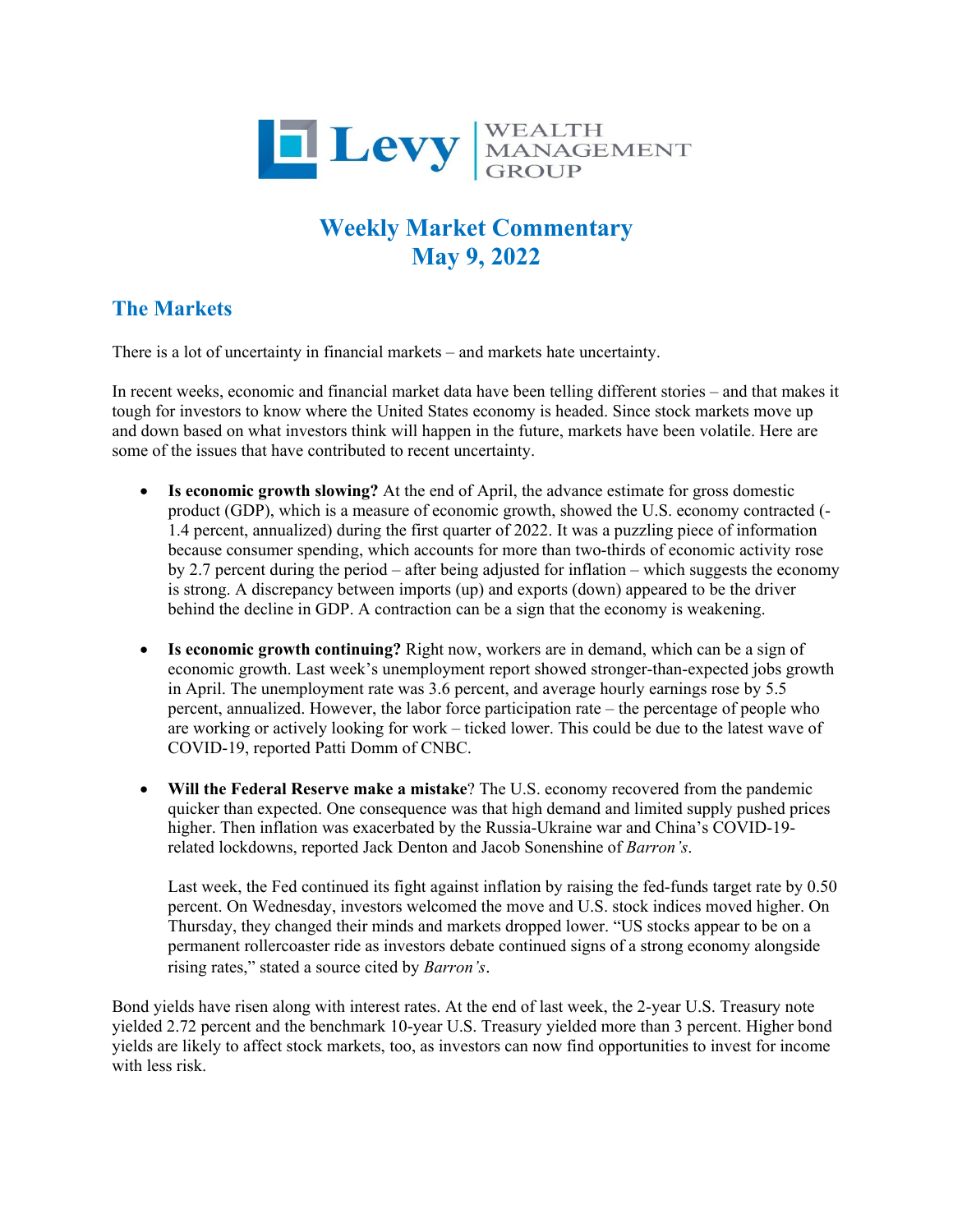Last week, major U.S. stocks indices moved lower. The Nasdaq Composite Index is in bear market territory (down 20 percent or more), and the Standard & Poor's 500 Index is down 14 percent year-to-date with almost half of the stocks in the Index down 20 percent or more, reported Ben Levisohn of *Barron's*.

| Data as of $5/6/22$                | 1-Week   | Y-T-D    | 1-Year   | 3-Year | 5-Year | 10-Year |
|------------------------------------|----------|----------|----------|--------|--------|---------|
| Standard & Poor's 500 Index        | $-0.2\%$ | $-13.5%$ | $-1.9\%$ | 12.0%  | 11.4%  | 11.7%   |
| Dow Jones Global ex-U.S. Index     | $-3.1$   | $-15.3$  | $-16.0$  | 1.4    |        | 2.8     |
| 10-year Treasury Note (yield only) | 3.1      | N/A      | 1.6      | 2.5    | 2.4    | 1.9     |
| Gold (per ounce)                   | $-1.5$   | 3.4      | 3.8      | 13.7   | 8.9    | 1.6     |
| <b>Bloomberg Commodity Index</b>   | 0.7      | 31.4     | 40.4     | 17.9   | 9.6    | $-0.5$  |

S&P 500, Dow Jones Global ex-US, Gold, Bloomberg Commodity Index returns exclude reinvested dividends (gold does not pay a dividend) and the three-, five-, and 10-year returns are annualized; and the 10-year Treasury Note is simply the yield at the close of the day on each of the historical time periods.

Sources: Yahoo! Finance; MarketWatch; djindexes.com; U.S. Treasury; London Bullion Market Association. Past performance is no guarantee of future results. Indices are unmanaged and cannot be invested into directly. N/A means not applicable.

**ARE YOU LIVING THE AMERICAN DREAM?** In a late March survey, conducted by an accounting technology firm, small business owners were asked if they were living the American Dream. Two-out-ofthree small business owners said they were, although they thought the "American Dream" was changing. Small business owners said their American dream includes:

- Being self-made,
- Owning a business,
- Being financially comfortable, and
- Providing for their families.

They also want to:

- Provide for the future,
- Pay off a mortgage,
- Push for good causes,
- Give employees health and retirement benefits, and
- Pay employees higher wages.

According to the IRS Small Business and Self-Employed Division, there are 57 million small business owners and self-employed taxpayers that have businesses with less than \$10 million in assets.<sup>9</sup> Over the past 25 years, small businesses have accounted for two of every three jobs created in the United States, reported the Small Business Administration.

If you're a small business owner and you would like some help with spending, saving, tax, or retirement strategies, let us know. We're happy to help.

## **Weekly Focus – Think About It**

"There are no forms in nature. Nature is a vast, chaotic collection of shapes. You as an artist create configurations out of chaos. You make a formal statement where there was none to begin with. All art is a combination of an external event and an internal event…I make a photograph to give you the equivalent of what I felt. Equivalent is still the best word."

*―Ansel Adams, photographer*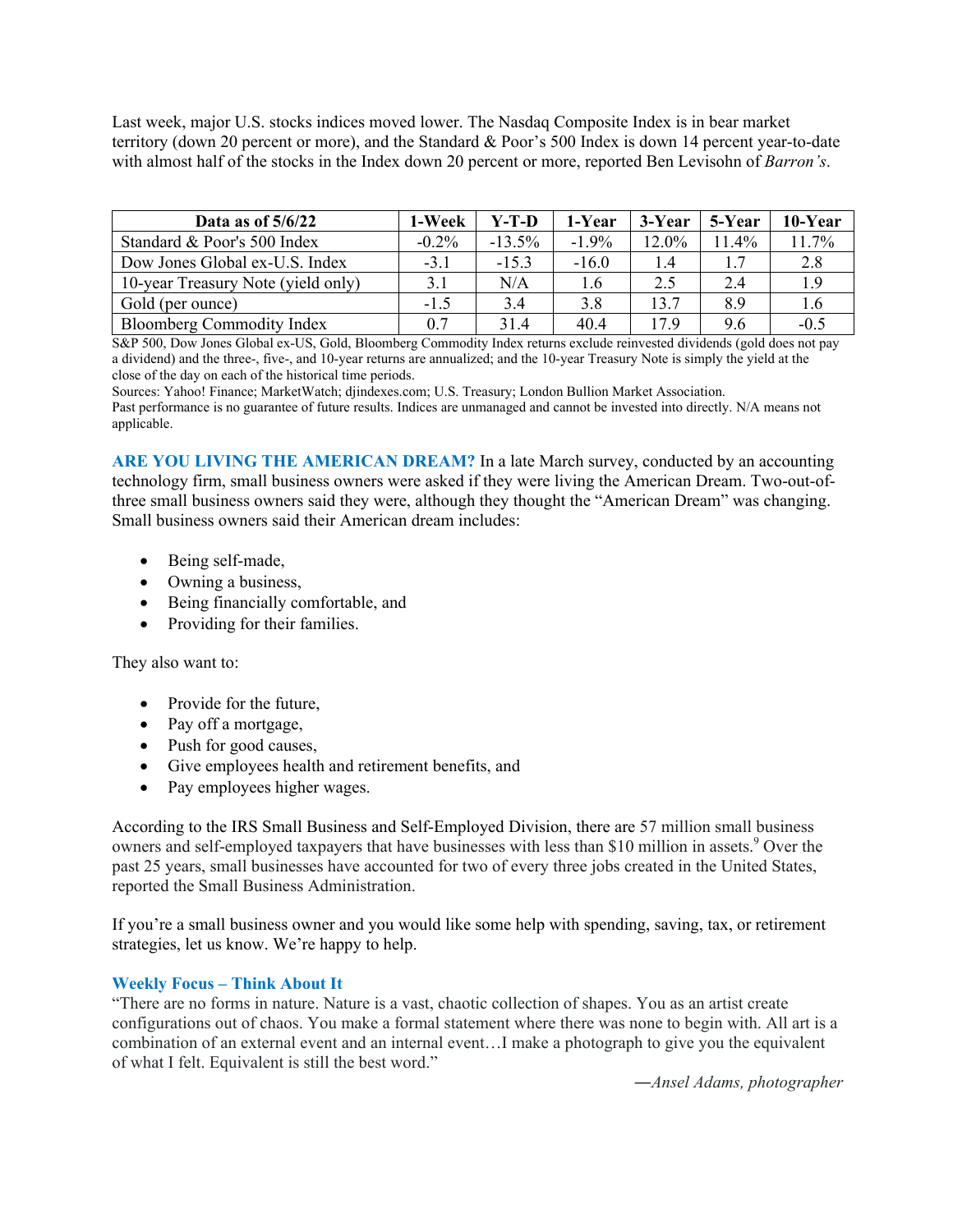Best regards,

## Victor Levy for Levy Wealth Management Group

**1818 Market St | Suite 3232** | Philadelphia, PA 19103

Main: 215-875-8720 | Fax: 215-875-8756 [info@levywealth.com](mailto:info@levywealth.com) [www.levywealth.com](http://www.levywealth.com/)

\* These views are those of Carson Coaching, and not the presenting Representative or the Representative's Broker/Dealer, and should not be construed as investment advice.

\* This newsletter was prepared by Carson Coaching. Carson Coaching is not affiliated with the named broker/dealer.

\* Government bonds and Treasury Bills are guaranteed by the U.S. government as to the timely payment of principal and interest and, if held to maturity, offer a fixed rate of return and fixed principal value. However, the value of fund shares is not guaranteed and will fluctuate.

\* Corporate bonds are considered higher risk than government bonds but normally offer a higher yield and are subject to market, interest rate and credit risk as well as additional risks based on the quality of issuer coupon rate, price, yield, maturity, and redemption features.

\* The Standard & Poor's 500 (S&P 500) is an unmanaged group of securities considered to be representative of the stock market in general. You cannot invest directly in this index.

\* All indexes referenced are unmanaged. Unmanaged index returns do not reflect fees, expenses, or sales charges. Index performance is not indicative of the performance of any investment.

\* The Dow Jones Global ex-U.S. Index covers approximately 95% of the market capitalization of the 45 developed and emerging countries included in the Index.

\* The 10-year Treasury Note represents debt owed by the United States Treasury to the public. Since the U.S. Government is seen as a risk-free borrower, investors use the 10-year Treasury Note as a benchmark for the longterm bond market.

\* Gold represents the afternoon gold price as reported by the London Bullion Market Association. The gold price is set twice daily by the London Gold Fixing Company at 10:30 and 15:00 and is expressed in U.S. dollars per fine troy ounce.

\* The Bloomberg Commodity Index is designed to be a highly liquid and diversified benchmark for the commodity futures market. The Index is composed of futures contracts on 19 physical commodities and was launched on July 14, 1998.

\* The Dow Jones Industrial Average (DJIA), commonly known as "The Dow," is an index representing 30 stock of companies maintained and reviewed by the editors of The Wall Street Journal.

\* The NASDAQ Composite is an unmanaged index of securities traded on the NASDAQ system.

\* International investing involves special risks such as currency fluctuation and political instability and may not be suitable for all investors. These risks are often heightened for investments in emerging markets.

\* Yahoo! Finance is the source for any reference to the performance of an index between two specific periods.

\* Opinions expressed are subject to change without notice and are not intended as investment advice or to predict future performance.

\* Economic forecasts set forth may not develop as predicted and there can be no guarantee that strategies promoted will be successful.

\* Past performance does not guarantee future results. Investing involves risk, including loss of principal.

\* You cannot invest directly in an index.

\* Stock investing involves risk including loss of principal.

\* The foregoing information has been obtained from sources considered to be reliable, but we do not guarantee it is accurate or complete.